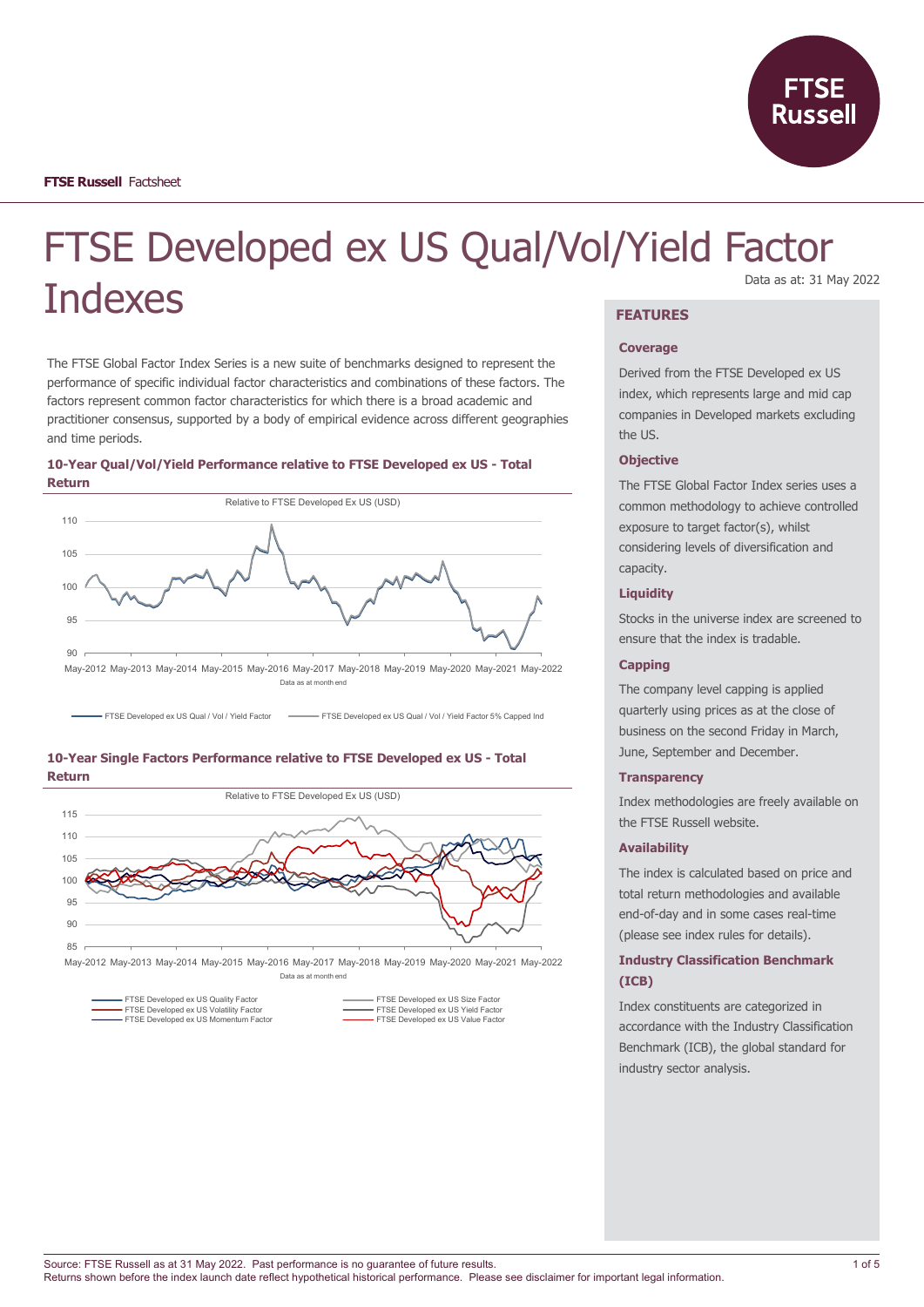## **Performance and Volatility - Total Return**

| Index (USD)                                                     | Return % |         |            | Return pa %* |      | Volatility %** |     |     |      |      |      |
|-----------------------------------------------------------------|----------|---------|------------|--------------|------|----------------|-----|-----|------|------|------|
|                                                                 | 3M       | 6M      | <b>YTD</b> | <b>12M</b>   | 3YR  | 5YR            | 3YR | 5YR | 1YR  | 3YR  | 5YR  |
| FTSE Developed ex US Qual / Vol /<br><b>Yield Factor</b>        | $-2.7$   | 0.6     | $-5.6$     | $-4.8$       | 20.8 | 24.0           | 6.5 | 4.4 | 12.1 | 17.7 | 13.4 |
| FTSE Developed ex US Qual / Vol /<br>Yield Factor 5% Capped Ind | $-2.7$   | 0.6     | $-5.6$     | $-4.8$       | 20.8 | 24.0           | 6.5 | 4.4 | 12.1 | 17.8 | 13.4 |
| FTSE Developed ex US Quality Factor                             | $-6.4$   | $-10.8$ | $-15.0$    | $-12.7$      | 26.8 | 33.0           | 8.2 | 5.9 | 15.2 | 18.9 | 14.8 |
| FTSE Developed ex US Size Factor                                | $-5.2$   | $-6.6$  | $-10.3$    | $-13.8$      | 20.0 | 19.5           | 6.3 | 3.6 | 14.1 | 20.3 | 16.9 |
| FTSE Developed ex US Volatility Factor                          | $-3.8$   | $-3.4$  | $-8.8$     | $-5.8$       | 21.5 | 28.8           | 6.7 | 5.2 | 13.0 | 18.3 | 13.9 |
| FTSE Developed ex US Yield Factor                               | $-0.8$   | 6.3     | $-0.3$     | $-0.5$       | 28.0 | 29.2           | 8.6 | 5.3 | 13.5 | 21.9 | 16.8 |
| FTSE Developed ex US Momentum<br>Factor                         | $-3.3$   | $-5.3$  | $-10.1$    | $-7.7$       | 30.5 | 39.0           | 9.3 | 6.8 | 16.2 | 19.5 | 14.7 |
| FTSE Developed ex US Value Factor                               | $-3.1$   | 1.1     | $-4.1$     | $-6.7$       | 25.6 | 24.1           | 7.9 | 4.4 | 14.4 | 22.9 | 17.9 |
| FTSE Developed Ex US                                            | $-4.5$   | $-5.7$  | $-10.3$    | $-9.7$       | 25.8 | 29.2           | 7.9 | 5.3 | 14.9 | 20.0 | 15.6 |

\* Compound annual returns measured over 3 and 5 years respectively

\*\* Volatility – 1YR based on 12 months daily data. 3YR based on weekly data (Wednesday to Wednesday). 5YR based on monthly data

## **Year-on-Year Performance - Total Return**

| Index % (USD)                                                   | 2012 | 2013 | 2014   | 2015   | 2016 | 2017 | 2018    | 2019 | 2020   | 2021 |
|-----------------------------------------------------------------|------|------|--------|--------|------|------|---------|------|--------|------|
| FTSE Developed ex US Qual /<br>Vol / Yield Factor               | 13.1 | 19.4 | 0.1    | $-2.0$ | 2.7  | 21.9 | $-10.5$ | 22.2 | 2.2    | 10.9 |
| FTSE Developed ex US Qual /<br>Vol / Yield Factor 5% Capped Ind | 13.3 | 19.5 | 0.2    | $-2.0$ | 2.7  | 21.9 | $-10.5$ | 22.2 | 2.2    | 10.9 |
| FTSE Developed ex US Quality<br>Factor                          | 15.4 | 17.8 | $-1.0$ | $-1.3$ | 1.6  | 28.8 | $-12.3$ | 24.8 | 16.5   | 11.6 |
| FTSE Developed ex US Size<br>Factor                             | 17.6 | 20.2 | $-2.6$ | 4.3    | 7.2  | 30.7 | $-15.7$ | 19.6 | 10.2   | 5.9  |
| FTSE Developed ex US Volatility<br>Factor                       | 16.7 | 20.0 | $-0.3$ | $-1.9$ | 3.2  | 23.3 | $-10.9$ | 23.7 | 4.1    | 13.6 |
| FTSE Developed ex US Yield<br>Factor                            | 17.4 | 21.0 | $-3.6$ | $-5.8$ | 6.3  | 22.6 | $-14.0$ | 20.8 | $-1.2$ | 14.9 |
| FTSE Developed ex US<br>Momentum Factor                         | 19.6 | 22.5 | $-5.1$ | $-0.3$ | 0.6  | 27.9 | $-13.8$ | 23.5 | 15.9   | 11.0 |
| FTSE Developed ex US Value<br>Factor                            | 16.4 | 21.6 | $-4.3$ | $-2.9$ | 9.0  | 27.0 | $-15.8$ | 17.6 | 1.7    | 14.1 |
| FTSE Developed Ex US                                            | 17.8 | 20.6 | $-4.0$ | $-1.9$ | 3.4  | 26.3 | $-14.1$ | 22.6 | 10.2   | 11.8 |

# **Return/Risk Ratio and Drawdown - Total Return**

| Index (USD)                                                     | <b>Return/Risk Ratio</b> |     |     |             | Drawdown (%) |         |         |             |
|-----------------------------------------------------------------|--------------------------|-----|-----|-------------|--------------|---------|---------|-------------|
|                                                                 | 1YR                      | 3YR | 5YR | <b>10YR</b> | 1YR          | 3YR     | 5YR     | <b>10YR</b> |
| FTSE Developed ex US Qual / Vol / Yield<br>Factor               | $-0.4$                   | 0.3 | 0.3 | 0.6         | $-12.1$      | $-33.2$ | $-33.2$ | $-33.2$     |
| FTSE Developed ex US Qual / Vol / Yield<br>Factor 5% Capped Ind | $-0.4$                   | 0.3 | 0.3 | 0.6         | $-12.1$      | $-33.3$ | $-33.3$ | $-33.3$     |
| FTSE Developed ex US Quality Factor                             | $-0.8$                   | 0.4 | 0.4 | 0.6         | $-22.4$      | $-32.5$ | $-32.5$ | $-32.5$     |
| FTSE Developed ex US Size Factor                                | $-0.9$                   | 0.2 | 0.2 | 0.6         | $-20.4$      | $-37.8$ | $-40.6$ | $-40.6$     |
| FTSE Developed ex US Volatility Factor                          | $-0.4$                   | 0.3 | 0.4 | 0.6         | $-14.5$      | $-33.2$ | $-33.2$ | $-33.2$     |
| FTSE Developed ex US Yield Factor                               | 0.0                      | 0.3 | 0.3 | 0.5         | $-10.9$      | $-38.8$ | $-39.7$ | $-39.7$     |
| FTSE Developed ex US Momentum Factor                            | $-0.5$                   | 0.4 | 0.5 | 0.6         | $-17.4$      | $-32.7$ | $-32.7$ | $-32.7$     |
| FTSE Developed ex US Value Factor                               | $-0.4$                   | 0.3 | 0.2 | 0.5         | $-14.7$      | $-39.2$ | $-43.6$ | $-43.6$     |
| FTSE Developed Ex US                                            | $-0.6$                   | 0.3 | 0.3 | 0.6         | $-18.2$      | $-34.7$ | $-34.7$ | $-34.7$     |

Return/Risk Ratio – based on compound annual returns and volatility in Performance and Volatility table Drawdown - based on daily data

# **INFORMATION**

#### **Index Universe**

FTSE Developed ex US Index

#### **Investability Screen**

Actual free float and liquidity screen applied to underlying

## **Index Calculation**

Indices calculated end-of-day

**End-of-Day Distribution**

Via FTP and email

## **Currency**

USD, EUR, GBP, JPY, AUD, Local

#### **Review Dates**

Annually in September. Additional review in March for Momentum Factor indices.

## **History**

Available from September 2001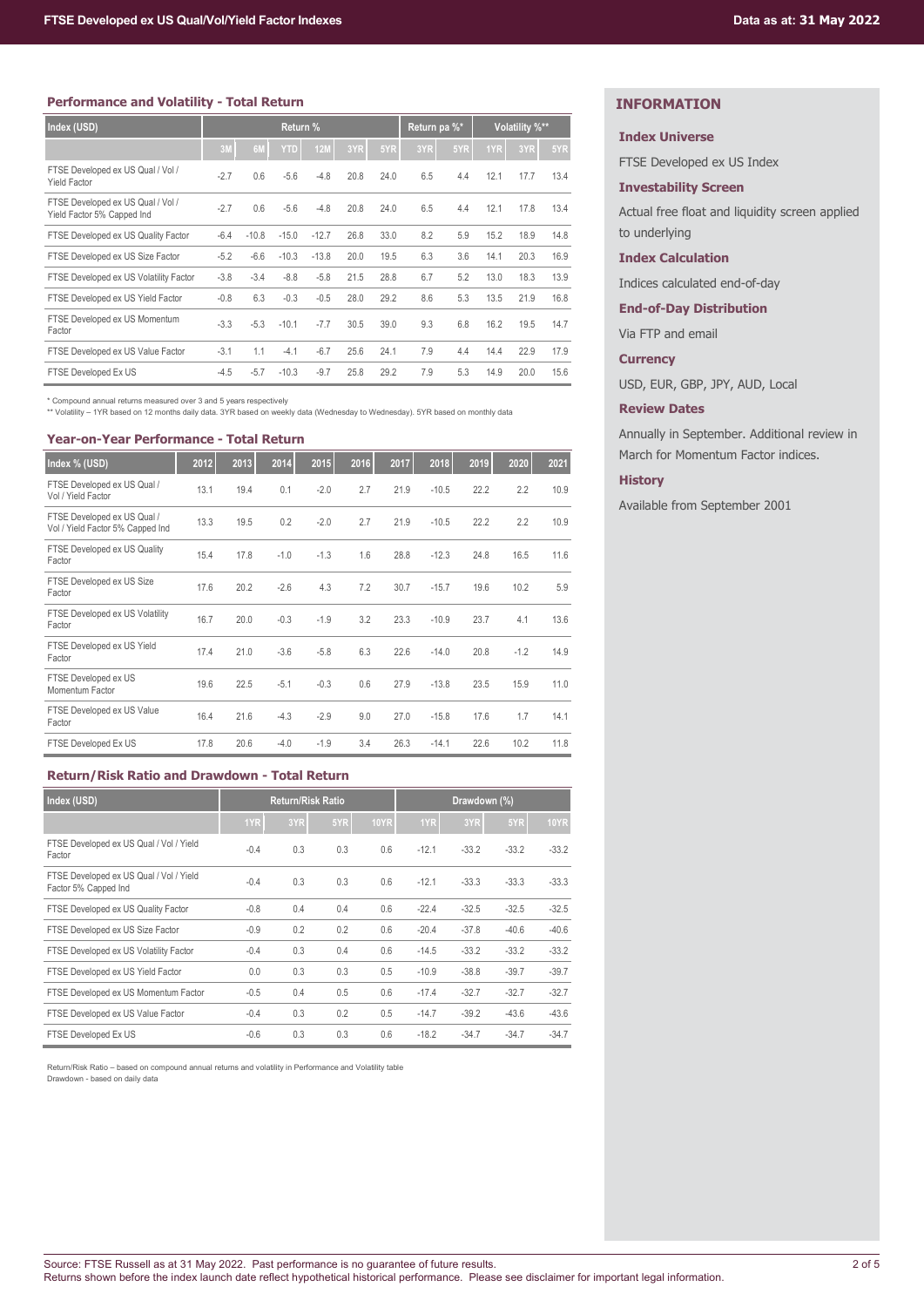# **Top 10 Constituents - Qual/Vol/Yield**

| - ראווסטונטט סב        |             | <b>VANIL LAIRE</b>         |                                                           |                                               |      |
|------------------------|-------------|----------------------------|-----------------------------------------------------------|-----------------------------------------------|------|
| <b>Constituent</b>     | Country     | <b>ICB Industry</b>        | FTSE Developed ex US Qual / Vol / Yield<br>Factor (Wgt %) | <b>FTSE Developed Ex US Diff %</b><br>(Wgt %) |      |
| Roche Hidgs<br>(GENUS) |             | Switzerland Health Care    | 4.47                                                      | 1.28                                          | 3.19 |
| Nestle                 | Switzerland | Consumer<br><b>Staples</b> | 4.34                                                      | 1.79                                          | 2.55 |
| <b>BHP Group</b>       | Australia   | <b>Basic Materials</b>     | 3.34                                                      | 0.86                                          | 2.48 |
| Novartis (REGD)        |             | Switzerland Health Care    | 3.05                                                      | 1.01                                          | 2.04 |
| Samsung<br>Electronics | Korea       | Technology                 | 2.91                                                      | 1.37                                          | 1.55 |
| AstraZeneca            | UK          | <b>Health Care</b>         | 2.48                                                      | 1.09                                          | 1.40 |
| Sanofi                 | France      | <b>Health Care</b>         | 2.39                                                      | 0.62                                          | 1.78 |
| <b>GSK</b>             | <b>UK</b>   | <b>Health Care</b>         | 2.17                                                      | 0.58                                          | 1.59 |
| Novo-Nordisk B         | Denmark     | <b>Health Care</b>         | 1.96                                                      | 0.93                                          | 1.03 |
| Unilever               | UK          | Consumer<br><b>Staples</b> | 1.80                                                      | 0.66                                          | 1.14 |
| <b>Totals</b>          |             |                            | 28.91                                                     | 10.19                                         |      |

# **ICB Industry Breakdown - Qual/Vol/Yield**

|               |                               | FTSE Developed ex US Qual /<br>Vol / Yield Factor |        | <b>FTSE Developed Ex US</b> |        |         |
|---------------|-------------------------------|---------------------------------------------------|--------|-----------------------------|--------|---------|
| ICB Code      | <b>ICB Industry</b>           | No. of Cons                                       | Wgt %  | No. of Cons                 | Wgt %  | Diff %  |
| 10            | Technology                    | 10                                                | 4.89   | 125                         | 8.97   | $-4.08$ |
| 15            | Telecommunications            | 31                                                | 6.87   | 52                          | 3.48   | 3.39    |
| 20            | <b>Health Care</b>            | 29                                                | 19.71  | 120                         | 11.42  | 8.29    |
| 30            | Financials                    | 47                                                | 10.03  | 219                         | 19.22  | $-9.18$ |
| 35            | <b>Real Estate</b>            | 57                                                | 4.39   | 116                         | 2.97   | 1.42    |
| 40            | <b>Consumer Discretionary</b> | 50                                                | 6.31   | 274                         | 13.01  | $-6.71$ |
| 45            | <b>Consumer Staples</b>       | 64                                                | 15.13  | 132                         | 8.24   | 6.89    |
| 50            | Industrials                   | 96                                                | 11.86  | 332                         | 15.53  | $-3.66$ |
| 55            | <b>Basic Materials</b>        | 50                                                | 11.13  | 124                         | 7.63   | 3.50    |
| 60            | Energy                        | 9                                                 | 2.86   | 42                          | 6.17   | $-3.32$ |
| 65            | <b>Utilities</b>              | 43                                                | 6.83   | 66                          | 3.37   | 3.45    |
| <b>Totals</b> |                               | 486                                               | 100.00 | 1602                        | 100.00 |         |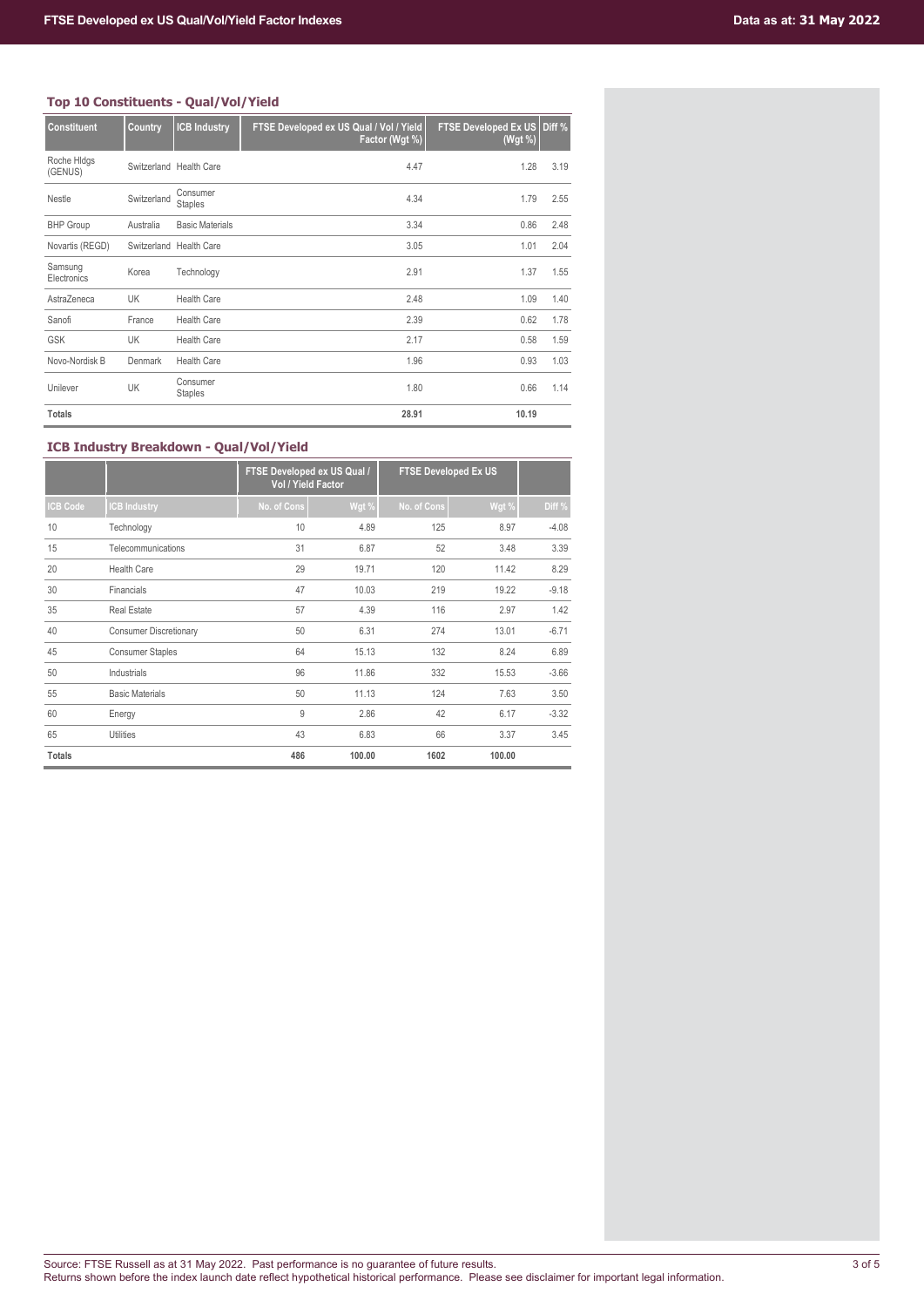# **Country Breakdown - Qual/Vol/Yield**

| ovenu je prvenevitni | www.youtube.com                                          | .      |                             |        |         |
|----------------------|----------------------------------------------------------|--------|-----------------------------|--------|---------|
|                      | FTSE Developed ex US Qual / Vol /<br><b>Yield Factor</b> |        | <b>FTSE Developed Ex US</b> |        |         |
| Country              | No. of Cons                                              | Wgt %  | No. of Cons                 | Wgt %  | Diff %  |
| Australia            | 44                                                       | 11.87  | 111                         | 7.30   | 4.57    |
| Austria              | $\overline{2}$                                           | 0.04   | $\overline{7}$              | 0.18   | $-0.14$ |
| Belgium              | 5                                                        | 0.24   | 16                          | 0.82   | $-0.58$ |
| Canada               | 24                                                       | 9.07   | 51                          | 9.28   | $-0.21$ |
| Denmark              | $6\,$                                                    | 2.57   | 21                          | 2.11   | 0.46    |
| Finland              | 10                                                       | 1.32   | 17                          | 1.11   | 0.21    |
| France               | 15                                                       | 6.48   | 78                          | 8.82   | $-2.34$ |
| Germany              | 22                                                       | 4.92   | 85                          | 6.81   | $-1.89$ |
| Hong Kong            | 29                                                       | 3.23   | 90                          | 2.78   | 0.45    |
| Ireland              | $\mathbf{1}$                                             | 0.02   | $\overline{4}$              | 0.17   | $-0.16$ |
| Israel               | $\mathsf g$                                              | 0.20   | 42                          | 0.63   | $-0.43$ |
| Italy                | $\overline{7}$                                           | 1.21   | 38                          | 2.11   | $-0.91$ |
| Japan                | 156                                                      | 13.35  | 507                         | 20.28  | $-6.93$ |
| Korea                | 20                                                       | 4.05   | 161                         | 4.81   | $-0.76$ |
| Netherlands          | $\overline{7}$                                           | 1.62   | 30                          | 3.45   | $-1.83$ |
| New Zealand          | $\overline{7}$                                           | 0.44   | 15                          | 0.27   | 0.18    |
| Norway               | 6                                                        | 0.62   | 17                          | 0.71   | $-0.09$ |
| Poland               | $\overline{2}$                                           | 0.05   | 13                          | 0.22   | $-0.17$ |
| Portugal             | $\overline{2}$                                           | 0.23   | 4                           | 0.17   | 0.06    |
| Singapore            | 25                                                       | 2.25   | 39                          | 1.15   | 1.10    |
| Spain                | 6                                                        | 0.81   | 26                          | 2.11   | $-1.30$ |
| Sweden               | 24                                                       | 3.21   | 61                          | 2.79   | 0.42    |
| Switzerland          | 20                                                       | 14.48  | 52                          | 8.20   | 6.28    |
| UK                   | 37                                                       | 17.71  | 117                         | 13.72  | 3.99    |
| <b>Totals</b>        | 486                                                      | 100.00 | 1602                        | 100.00 |         |

# **Index Characteristics - FTSE Developed ex US Qual/Vol/Yield**

| <b>Attributes</b>       | FTSE Developed ex US Qual / Vol /<br><b>Yield Factor</b> | FTSE Developed ex US Qual / Vol /<br>Yield Factor 5% Capped Ind |
|-------------------------|----------------------------------------------------------|-----------------------------------------------------------------|
| Number of constituents  | 486                                                      | 486                                                             |
| Dividend Yield %        | 3.89                                                     | 3.89                                                            |
| Constituent (Wgt %)     |                                                          |                                                                 |
| Average                 | 0.21                                                     | 0.21                                                            |
| Largest                 | 4.47                                                     | 4.37                                                            |
| Median                  | 0.06                                                     | 0.06                                                            |
| Top 10 Holdings (Wgt %) | 28.91                                                    | 28.85                                                           |

# **Index Characteristics - FTSE Developed ex US Single Factors**

| Attributes              | <b>FTSE Developed</b><br>ex US Quality<br>Factor | <b>FTSE Developed</b><br>ex US Size Factor | <b>FTSE Developed</b><br>ex US Volatility<br>Factor | <b>FTSE Developed</b><br>ex US Yield<br>Factor |
|-------------------------|--------------------------------------------------|--------------------------------------------|-----------------------------------------------------|------------------------------------------------|
| Number of constituents  | 955                                              | 1044                                       | 564                                                 | 608                                            |
| Dividend Yield %        | 2.74                                             | 2.88                                       | 3.16                                                | 4.34                                           |
| Constituent (Wgt %)     |                                                  |                                            |                                                     |                                                |
| Average                 | 0.10                                             | 0.10                                       | 0.18                                                | 0.16                                           |
| Largest                 | 3.21                                             | 0.56                                       | 3.60                                                | 2.83                                           |
| Median                  | 0.03                                             | 0.08                                       | 0.08                                                | 0.06                                           |
| Top 10 Holdings (Wgt %) | 21.78                                            | 3.66                                       | 19.02                                               | 19.30                                          |